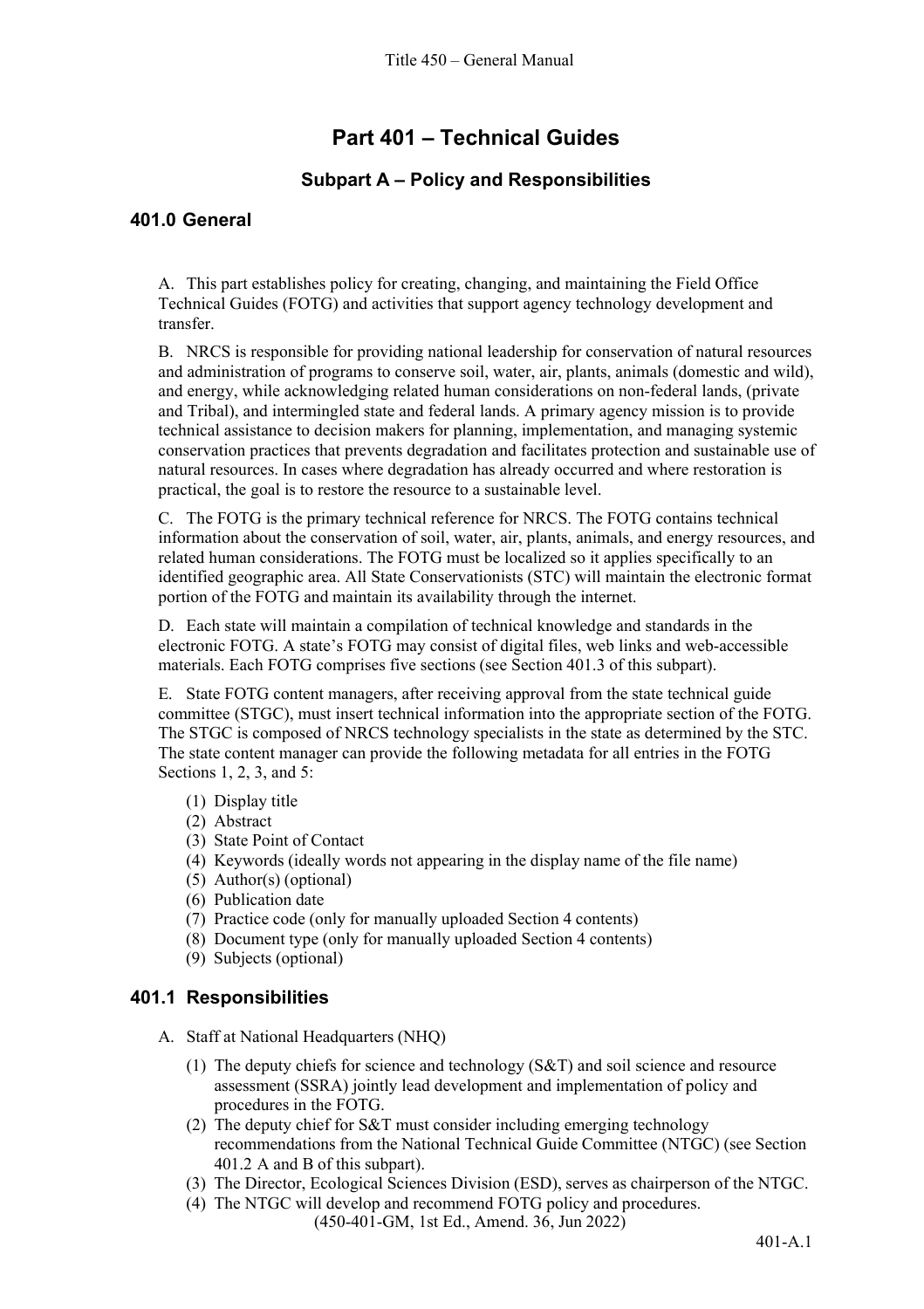#### Title 450 – General Manual

- (5) The NTGC must establish and maintain national planning criteria for the most current resource concerns. In addition, the NTGC must review and approve resource concerns, the criteria for the resource concerns, and the measurement tools to determine planning criteria levels. This must be done in consultation with the national discipline lead for the respective resource concerns. All planning criteria will have an assessment tool or process to determine the planning criteria level. Appropriate national discipline leads must be identified in the "Resource Concern and Planning Criteria" National Instruction.
- (6) The NTGC must establish and maintain the national Conservation Practice Physical Effects (CPPE) matrix. The CPPE data is developed by national technical specialists and may be modified by states to represent state-specific conditions. States use the CPPE for conservation planning activities. The national CPPE coordinator is responsible for managing the annual update of the national CPPE.
- (7) The National Conservation Practice Standards Subcommittee (NCPSS), a standing subcommittee of the NTGC (see Section 401.2 C of this subpart), must monitor status and recommend action related to all interim and permanent national conservation practice standards (CPS). The NCPSS coordinates development and review of national CPS and publishes the standards and related technical documents in Title 450, National Handbook of Conservation Practices (450-NHCP).
- (8) Each national discipline lead assigned responsibility for a national conservation practice must establish and maintain the assigned CPS in accordance with 450 G.M., Part 401, Subpart B -Conservation Practice Standards.
- (9) When not available, division directors, who are official members of the NTGC and its subcommittees, must designate a representative to participate in meetings.
- B. Regional Conservationists
	- (1) Ensure consistent application of agency policies and procedures concerning development and approval of FOTG technical materials.
	- (2) Ensure that STCs and Directors of the Pacific Islands and Caribbean Areas (hereafter referred to as STC) coordinate FOTG contents with adjoining states, in particular across MLRA, common resource areas boundaries, and technology support areas to ensure consistent development and application of FOTG materials.
	- (3) Appoint representative STCs to the NTGC.
- C. Staff at National Technology Support Centers (NTSCs)
	- (1) NTSC directors must:
		- (i) Provide assistance to STC and state technical leads in the development and review of FOTG materials, when requested by STC.
		- (ii) Work with the regional conservationists and STC in the service areas to identify and address technology concerns for the FOTG.
		- (iii)Ensure that national technology specialists (NTS) work with technical staff and committees in NHQ.
		- (iv) Work with partners, Tribes, universities, and others to identify, adapt, and communicate new emerging technologies and technical materials such as those developed from Conservation Innovation Grants (CIG) and Conservation Effects Assessment Project (CEAP) studies.
	- (2) Staff at the NTSC must:
		- (i) Support technical leadership, guidance, and oversight for development and maintenance of CPS.
		- (ii) Provide technology transfer and training.
		- (iii)Collaborate in the development and maintenance of national technical standards, references, and related materials.
		- (iv) Support the NCPSS, to improve consistency for CPS nationwide.
		- (v) Seek and learn about emerging technology for acquisition, development, and transfer to the state and field offices.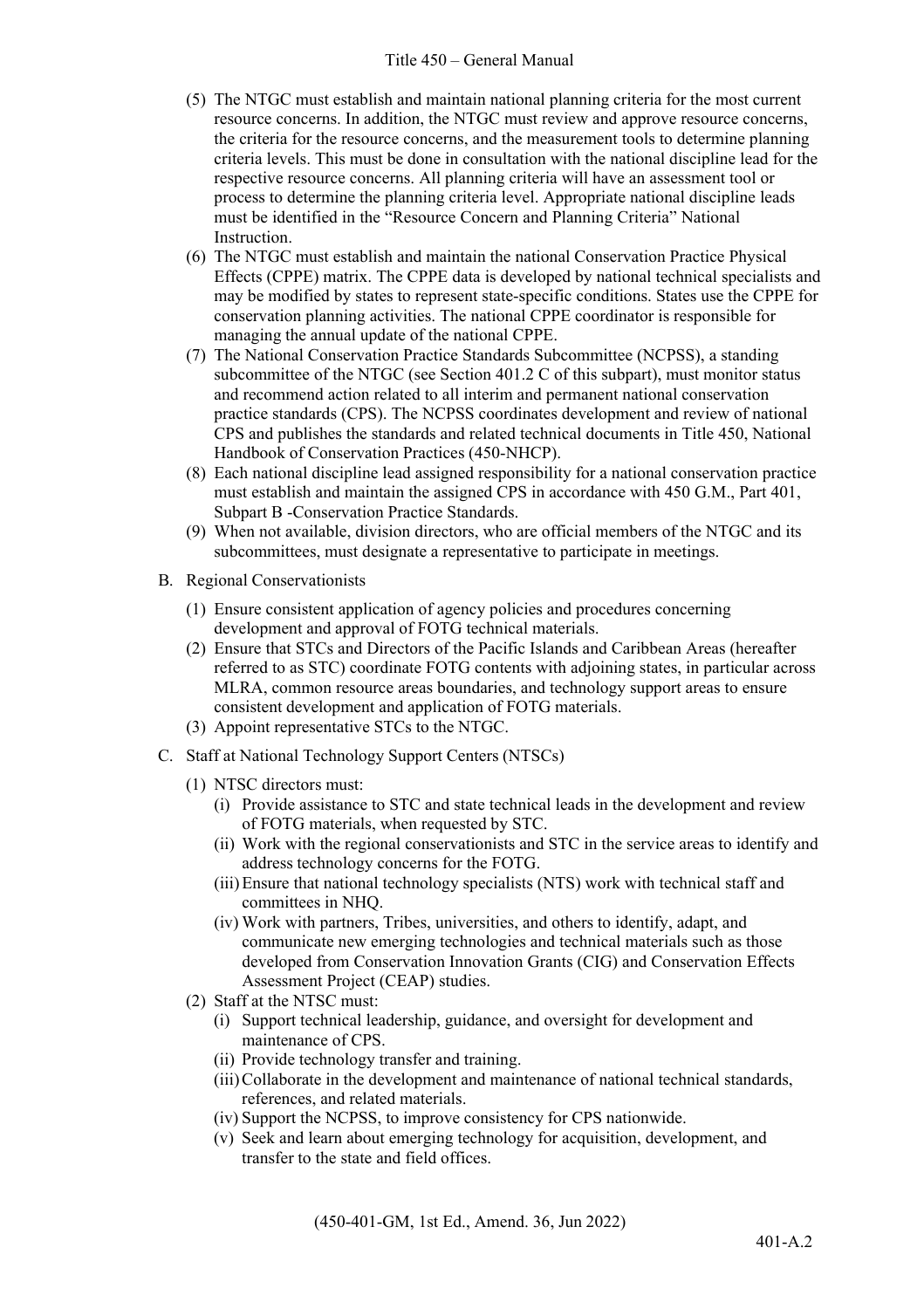- D. Staff in Every State
	- (1) The STC must:
		- (i) Ensure that state-level technical leads work with national discipline leads and NCPSS to address state-level issues related to practice standards.
		- (ii) Establish and appoint membership to a STGC (at a minimum, state-level technical leads within NRCS) to assist in development and maintenance of the FOTG. The STGC is responsible for the approval and distribution of state-developed, statesupplemented, or field-office-supplemented FOTG materials. The STGC is also responsible for maintenance and quality assurance activities to ensure the completeness and accuracy of any FOTG materials created at the field office level.
		- (iii)Establish guidelines for STGC (e.g., membership of the committee, length of membership, responsibilities of the committee, regularity of meetings, working process for the STGC, etc.).
		- (iv) Ensure access to FOTG materials for the offices supervised.
		- (v) Ensure that all field office employees maintain and use up-to-date materials to provide technical assistance.
		- (vi) Be responsible for the development, quality, coordination, use, and maintenance of all state-level FOTG materials for use at the field office level.
		- (vii) Develop, implement, and evaluate, as appropriate, all interim conservation practice standards (ICPS) and associated materials, which includes requesting ICPS code numbers from NCPSS, and providing ICPS evaluations to national discipline leads and the NCPSS (see 450 G.M. Part 401, Sub. B, Sec. 401.17 - Interim Standards for more detail).
		- (viii) Establish procedures for maintaining the contents of the FOTG. All FOTG material created at the state level must be reviewed by the STGC every 5 years, or more often if needed to maintain technical adequacy and meet state and local requirements.
		- (ix) Forward state-level emerging technology concerns and needs to the regional conservationists and the appropriate NTSC specialist(s), Conservation Engineering Division (CED), ESD director, or Soil Health Division (SHD) director.
		- (x) Establish operating procedures for posting materials to the FOTG.
		- (xi) Provide training and instruction to field offices on managing and using the FOTG.
		- (xii) Designate a state FOTG content manager(s) to input content and manage the contents of FOTG Section 1, 2, 3, and 5; and State Discipline Lead(s) who use CPD-DMS to manage the contents of FOTG Section 4.
		- (xiii) Provide state-level procedures, training, and instructions to the field offices for the review of and adding of field office and county-specific content to the FOTG. Provide training and instruction to area and field offices that use the FOTG.
		- (xiv) Establish procedures to ensure that all superseded FOTG material is appropriately archived. Superseded materials should be accessible and maintained until such materials are no longer relevant to any conservation contract. Section 401.7 of this subpart establishes requirements for archiving FOTG contents. 450 G.M., Part 401, Sub. B, Sec. 410.18 provides more information on archiving CPS.
		- (xv) Work with regional conservationists to ensure regional coordination, likewise regional conservationists are to ensure that STGC are organized and functioning.
	- (2) State-level technical specialists must—
		- (i) Work with national discipline leads and NCPSS to address state-level issues related to practice standards.
		- (ii) Participate, as directed by the STC, in the development and maintenance of the 450- NHCP and associated supporting documents.
		- (iii)Identify and report FOTG technology needs and issues to the STGC.
		- (iv) Help develop and evaluate ICPS and associated materials.
- E. Staff at the Area and Field Level
	- (1) Area and field office technical leads (e.g., district conservationists,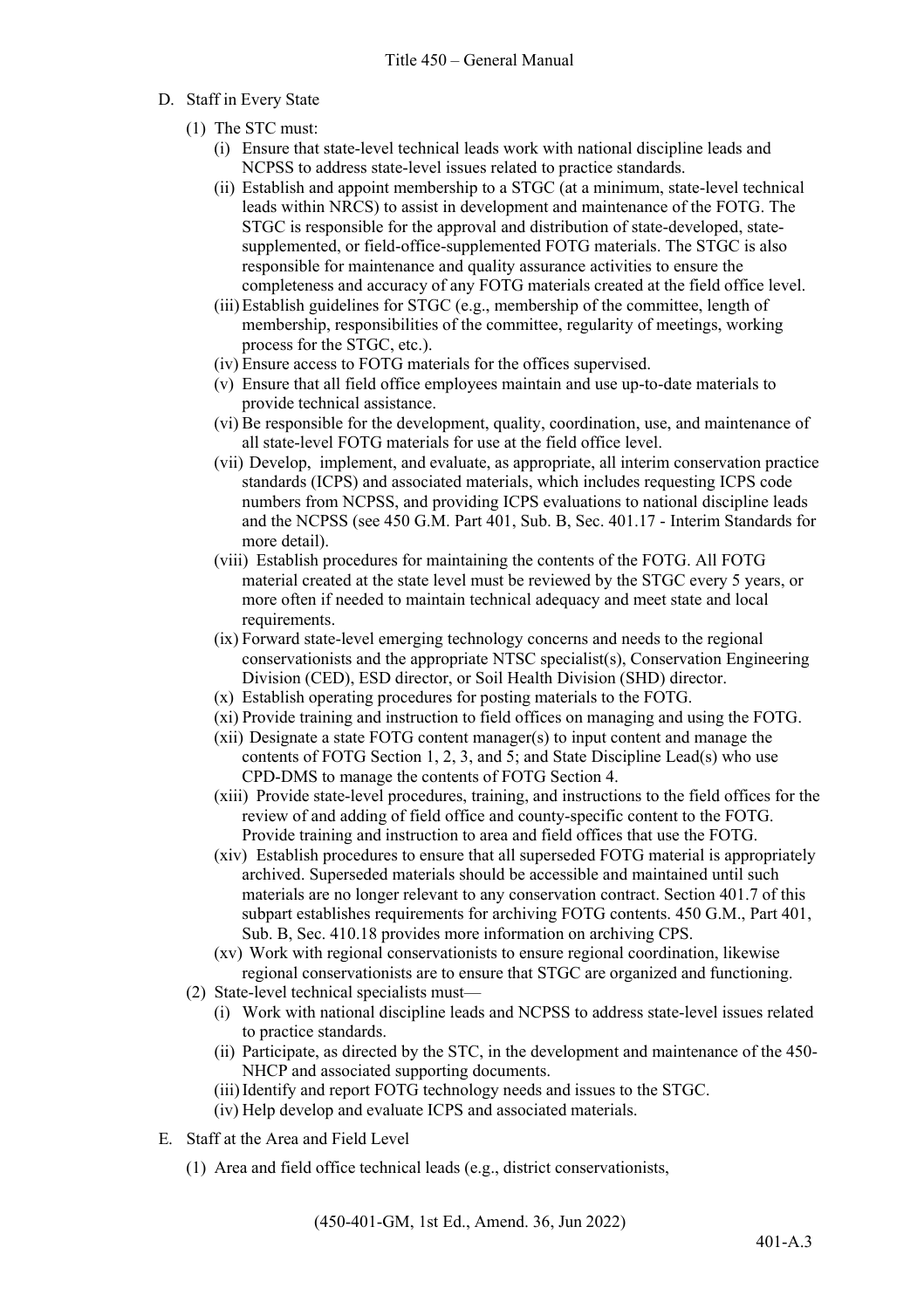area conservationists, or team leads) must:

- (i) Identify and report technical and resource needs, local issues, etc., and prepare such material for review and approval by the STGC prior to inclusion into the FOTG.
- (ii) Ensure all staff use current FOTG materials.
- (iii)Identify needed changes and additions to the FOTG.
- (iv) Request assistance from specialists at the area, zone, or state-level, as appropriate, when preparing changes or additions to FOTG materials.
- (2) All area and field-level employees are responsible for identifying the needs for improvements and emerging technology to inform the STC, state technical leads, or designees, as appropriate.

### **401.2 National Technical Guide Committee**

- A. NTGC membership includes the following (official members will designate alternates to participate in NTGC meetings and business matters as needed to ensure full participation):
	- (1) Director, Ecological Sciences Division (chairperson)

(2) Director, Conservation Engineering Division

- (3) Director, Conservation Planning and Technical Assistance Division
- (4) Director, Resources Inventory and Assessment Division
- (5) Director, Soil and Plant Science Division
- (6) Director, Soil Health Division

(7) Directors of each NTSC

(8) A representative STC from each region, to serve on a 3-year rotation, as

- recommended by the regional conservationist for that region
- (9) Executive Secretary, appointed by the NTGC chairperson
- (10) The Chairperson of NCPSS
- (11) The National CPPE Coordinator

(12) Representatives from the USDA National Institute of Food and Agriculture, Forest

- Service, the USDA National Organics Program, etc., as identified by NTGC
- (13) Other NRCS Division Directors or staff members, as identified by NTGC.
- B. NTGC Operations
	- (1) Meet quarterly or otherwise, as convened by the chairperson.
	- (2) Distribute minutes of each meeting to all members, NRCS deputy chiefs, NTSC directors, STC, State Resource Conservationists (SRC), and State Conservation Engineers (SCE).
	- (3) Act upon technology requests within 45 days of receipt. For requests that require a quicker response, the NTGC can convene and make decisions recorded in the minutes of the next regularly scheduled NTGC meeting.
	- (4) Recommend policy changes to the deputy chiefs for S&T and SSRA.
	- (5) Respond to requests for FOTG policy and procedures clarification.
	- (6) Approve the membership of NCPSS, and other subcommittees.
	- (7) Act upon recommendations from the NCPSS.
	- (8) Create ad hoc subcommittees, as necessary, to address technical policy and coordination issues.
	- (9) Provide a timely response to requests, recommendations, referrals, and suggestions from the regional conservationists and the NTSC directors.
- C. NCPSS is a standing subcommittee of the NTGC. State representative positions on the committee are term positions not to exceed 3 years. Representative replacement dates will be staggered to allow for committee knowledge continuity. The Regional Conservationist will make selection of state representatives. Membership includes the following:
	- (1) Chairperson (assigned by the Director of the Conservation Engineering Division)
	- (2) One representative from each of the S&T divisions: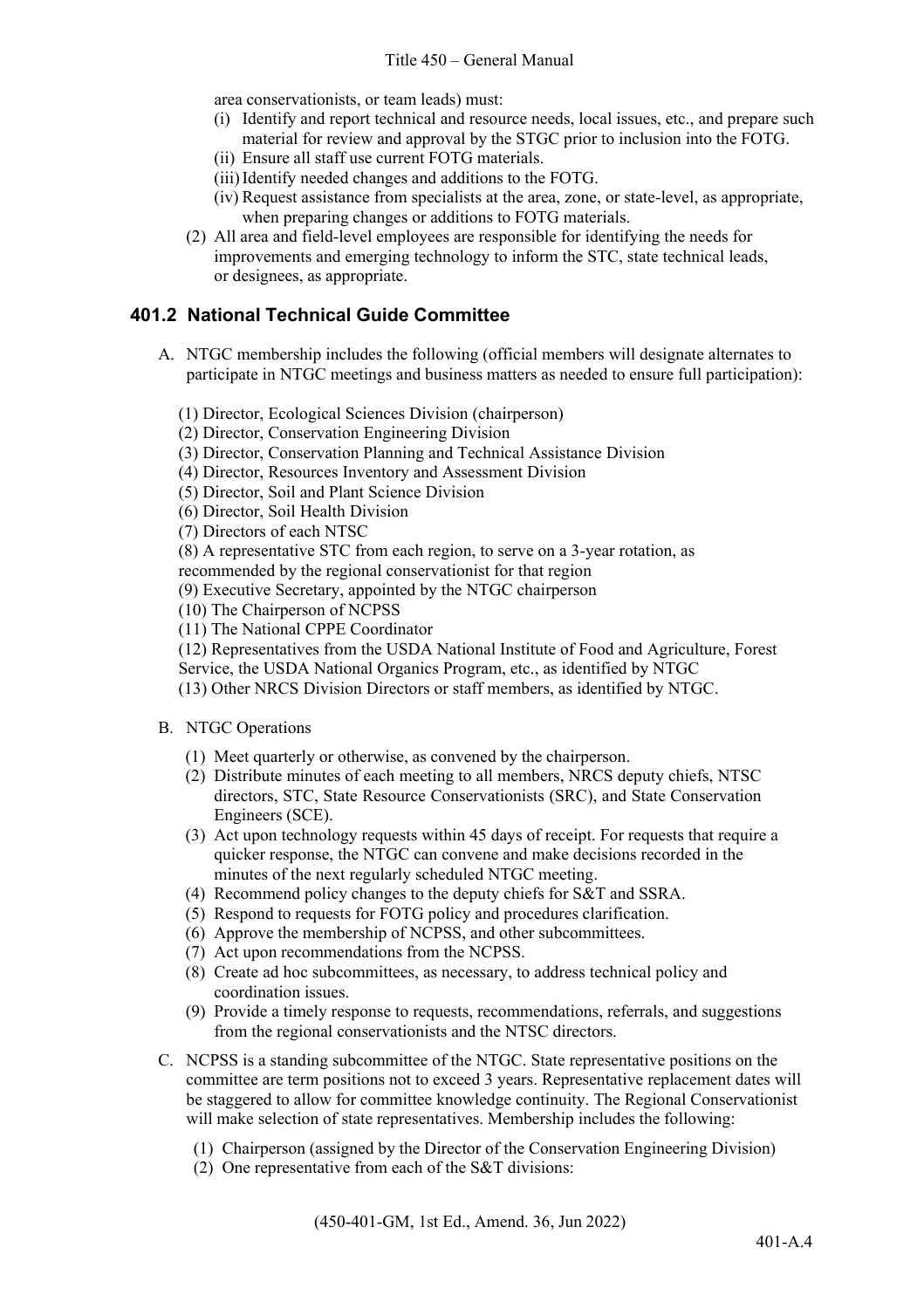- (i) Engineering
- (ii) Ecological Sciences
- (iii) Soil Health
- (3) One representative from each deputy area:
	- (i) Programs
	- (ii) Soil Science and Resource Assessment
	- (iii) Strategic Planning and Accountability
	- (iv) Strategic and Natural Resources Initiatives
- (4) Two state representatives from each region (preferably one engineering and one ecological science).
- (5) One representative from each of the following national centers:
	- (i) East NTSC
	- (ii) Central NTSC
	- (iii) West NTSC
	- (iv) National Water Management Center
	- (v) National Water and Climate Center
	- (vi) National Design, Construction, and Soil Mechanics Center
- D. Operations of the NCPSS
	- (1) Meet monthly or as otherwise convened by the chairperson.
	- (2) Coordinate the revision, development, or deletion of national CPS and other NHCP materials, utilizing the most current technical information, including knowledge gained from CEAP, CIG, and other research. Ensure CPS are reviewed internally, by the public in Federal Register notices and issued by NHCP notices through the NRCS eDirectives System.
	- (3) Send materials and recommendations to the NTGC for consideration.
	- (4) Distribute minutes of each meeting to all members, SCEs and SRCs.
	- (5) Act upon technical matters within 45 days of receipt, or sooner through electronic means as determined by NCPSS and record in the next meeting minutes.
	- (6) Recommend policy changes affecting CPS to the NTGC.
	- (7) Respond to requests for NHCP and CPS policy and procedures clarification.
	- (8) Maintain and revise NRCS policy (Title 450, General Manual, Part 401, Subpart B) as needed.
	- (9) Recommend the committee membership to NTGC.
	- (10) Act upon recommendations and concerns from NCPSS members.
	- (11)Create ad hoc teams as necessary to address conservation practice, technical policy, and coordination issues.
	- (12)Receive and provide a timely response to requests, recommendations, referrals, and suggestions from the NCPSS membership.
	- (13)Allow official members to designate alternates to participate in NCPSS meetings and business matters.
- E. The national Conservation Practice Physical Effects (CPPE) matrix is maintained by the NTGC. The national CPPE data are developed by national discipline leads.
	- (1) The national CPPE coordinator is a technical specialist identified by the NTGC. The national CPPE coordinator is responsible for managing the annual update of the national and state CPPE. The coordinator is to keep the NTGC informed of CPPE issues that need national attention, ensure the most current conservation practices and resources concerns are used in the matrix, and post the final CPPE on an approved web site.
	- (2) State technical specialists may develop a state CPPE by modifying the effects date in the national CPPE to represent state-specific conditions. States use the CPPE for conservation planning activities and ranking financial assistance program applications.

# **401.3 Content of FOTG**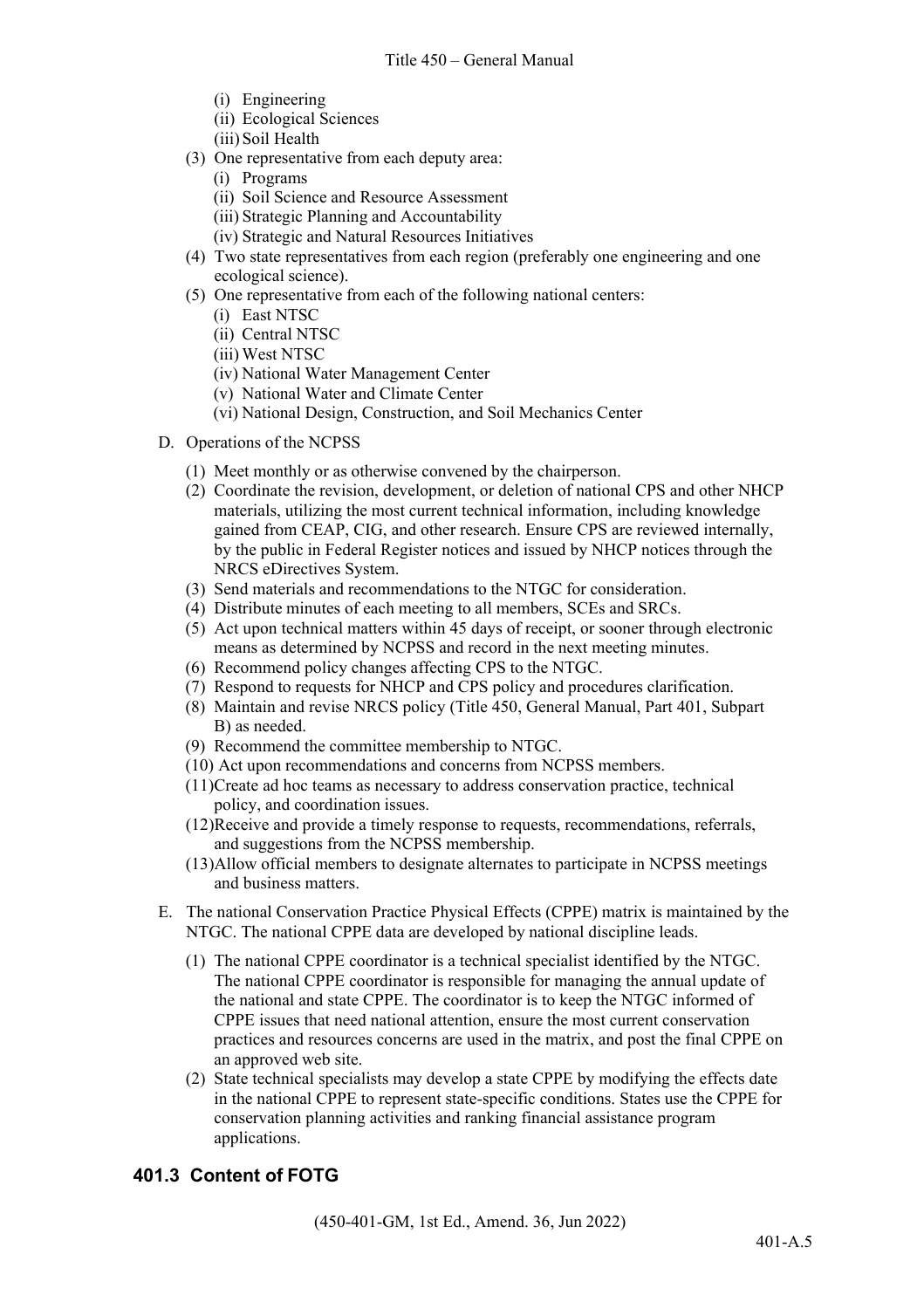- A. The FOTG contains Sections 1 through 5, as identified below and appropriate subsections:
	- (1) Section 1 General Resource References
	- (2) Section 2 Natural and Cultural Resources Information
	- (3) Section 3 Resource Concerns and Planning Criteria
	- (4) Section 4 Practice Standards and Supporting Documents
	- (5) Section  $5$  Conservation Effects

B. Supporting documentation for (national and state level) technical information contained in the FOTG must include the following:

- (1) Section 1 —No documentation is needed for references, but it must be included fortechnical guidance, including guidance for monitoring activities.
- (2) Section 2 —Sources of data and information must be included.
- (3) Section 3 —NRCS must be cited as the source for information contained, unless it is otherwise provided. In those cases, the source will be included.
- (4) Section 4 —Citations of technical materials used to prepare practice standards, specifications, and other documents must be included with each numbered standard, as needed.
- (5) Section 5 —NRCS must be cited as the source for effects information, unless supplemented or refined to relate to state, tribal, or local laws and criteria. In those cases, the source of those laws and criteria must be cited.
- C. The FOTG Sections must include the following materials, at a minimum:
	- (1) Section 1 General Resource References
		- (i) The beginning of Section I must include a folder containing state-level notices or amendments to the FOTG.
		- (ii) Section 1 lists references and other information for use in understanding the natural resources of the field office service area or in making decisions about resource use and management systems. Reference documents must be filed in the FOTG reference section. Computer-based tools used in resource analysis and modeling (e.g., the Spreadsheet Tool for the Estimation of Pollution Load (STEPL), Technical Release 55 (TR-55), Revised Universal Soil Loss Equation 2 (RUSLE2)) must be listed in Section I or reference made to other manuals and locations. References kept in other locations must be cross-referenced.
		- (iii)Examples include texts and publications dealing with databases found in Section 2(below) and other resource issues.
		- (iv) Conservation activity technical guidance is included in Section 1. Conservation activities include actions that support or are associated with conservation practices or conservation implementation strategies. An edge-of-field monitoring guide is an example of a general reference for a conservation activity.
		- (v) File FOTG transmittals, notices, amendments, tabulation sheets, disclaimers, state FOTG procedures, STGC information, state-level technical notes that are not CPSspecific, and other information deemed appropriate by the STGC in the first folder of Section 1.
		- (vi) See Section 401.4 of this subpart for examples of Section 1 content.
	- (2) Section 2 Natural and Cultural Resources Information
		- (i) Section 2 contains natural and cultural resource data, links to databases, and procedures for interpretation.
		- (ii) The following are subsections of Section 2:
			- Climatic Data
			- Cultural Resources Information
			- Ecological Site Description Links
			- Forage and Conservation Tree/Shrub Suitability Group Descriptions
			- National Environmental Policy Act and Special Environmental Concerns Guidance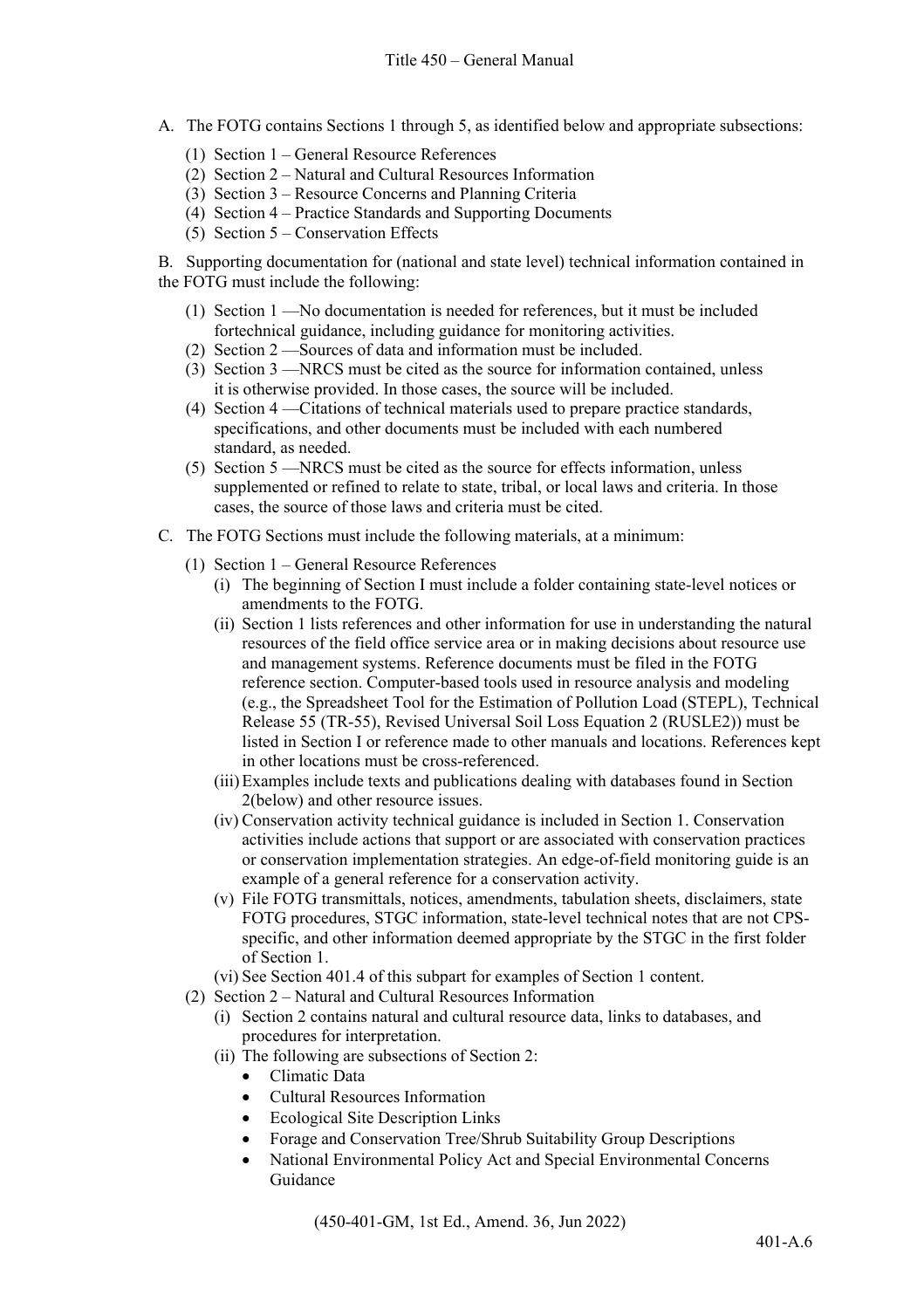- Soils Information
- Windbreak Suitability Groups

(iii)See Section 401.5 of this subpart for examples of Section 2 content.

- (3) Section 3 Resource Concerns and Planning Criteria contains:
	- (i) Planning criteria must be established by NTGC and filed in Section 3. Criteria must be stated in either qualitative or quantitative terms. The assessment tool or process to determine planning criteria must be included for each resource concern.
	- (ii) Criteria needed to meet levels of treatment defined by the Highly Erodible and Wetland Conservation Provisions of the Food Security Act of 1985, as amended.
		- A conservation system designed to meet the Highly Erodible Land Conservation (HELC) requirements does not necessarily meet NRCS planning criteria.
	- (iii)Conservation activity plans (CAPs) are a component of a conservation plan. Criteria explaining the requirements and deliverables for each CAP must be available through Section 3.
	- (iv) State FOTG content managers should add a link in the FOTG Section 3 to direct to the current CAP planning criteria.
- (4) Section 4 Conservation Practice Standards (CPS) and supporting Conservation Practice Documents (CPD)
	- (i) Contains a folder for each CPS and interim conservation practice standard (ICPS) that is applicable and active in a state. The contents in each folder include:
		- The CPS, that establishes the minimum level of acceptable quality for designing. installing, operating, and maintaining conservation practices to address one or more resource concerns. Primary users are NRCS, partners, technical service providers (TSPs), and private consultants.
		- The CPD, which must include the following:
			- Statement of Work (SOW). A checklist of the minimum requirements (deliverables) for each step of the process to implement each conservation practice, including design, installation, checkout, and certification. Primary users of the SOW are NRCS employees, TSPs, and private consultants.
			- The following conservation practice content must also be included. This content may be recorded in its own specific document(s) or included in other practice documents:
				- --Implementation Requirements (IRs). State-approved templates used to develop site-specific implementation instructions for a conservation practice. Primary users are NRCS employees, partners, TSPs, and private consultants who customize conservation practice information for each site, for the purpose of information transfer to clients, operators, their employees, or others who physically implement the practice. Implementation requirements content may be included in the other documents in lieu of its own separate document.
				- -- Practice Specifications. Provide specifications important to the installation of the individual practice. These specifications will be available for customization to each site-specific implementation requirement. Primary users of the specification documents include NRCS employees, partners, TSPs, and private consultants who customize the information for each site, along with clients, operators, contractors, and others who physically install the practice. Practice specification content may be included in the IR or other documents in lieu of its own separate document.
				- -- Operation and Maintenance (O&M). Instructions on how to operate and maintain the practice. O&M instructions may be in the form of one or more individual statements in an IR document or an in-depth plan for complex or multiple practices. Primary users include NRCS employees, TSPs, and private consultants who customize the information for each site and provide the information to clients. The O&M content may be included in the IR or other documents in lieu of its own separate document.
		- The CPD, may also include the following optional information: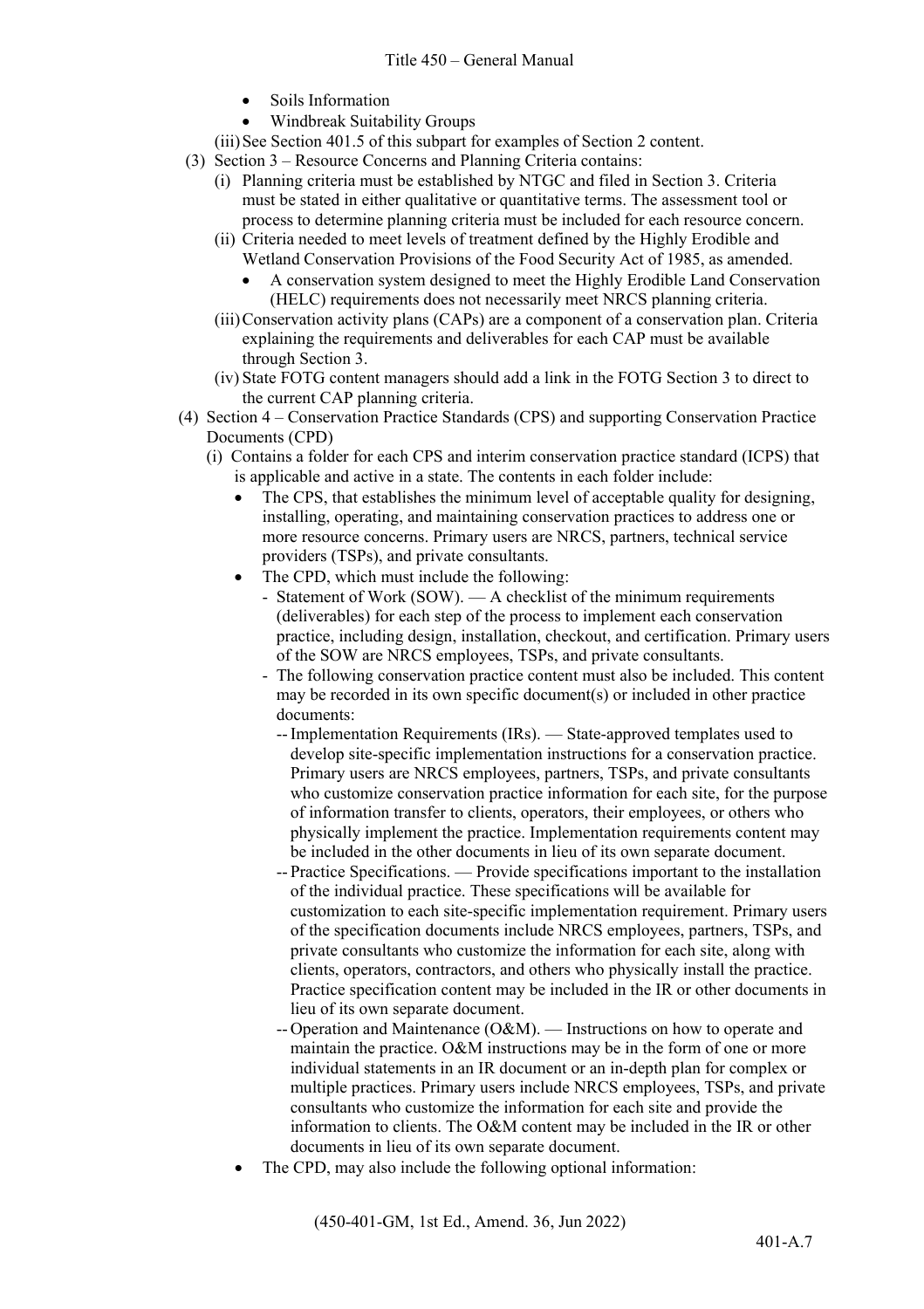- Practice Overview Sheet. Overview sheets that are intended to communicate basic information about the conservation practice to the clients. Primary users are NRCS employees, partners, and clients in the initial conservation planning process.
- Standard Drawings. Standard engineering drawings that contain diagrams and instructions for installation of a practice. Primary users of the standard drawings include NRCS employees, partners, TSPs, and private consultants who customize the information for each site, along with clients, operators, contractors, and others or clients who physically install the practice.
- Guidance Documents. Information that provides guidance on individual criteria in the practice standard or various aspects of practice implementation. Guidance documents could include practice specific technical notes, reference tables, or other information needed to develop implementation requirements, or to provide to the client to assist in practice implementation. Primary users include NRCS employees, TSPs, and private consultants who use the information for developing implementation requirements. Some guidance documents may also be used by clients in implementing the CPS.
- Other Documents. Other applicable information regarding the practice as determined by the STC. This could include planning and design tools specific to the practice such as spreadsheets or other state-developed and approved checklists, worksheets, calculators, design tools, or other aids.
- Network Effects Diagrams (NED). Practice NED are developed nationally as required for National Environmental Policy Act (NEPA) compliance. States, if desired, may modify or adopt the national diagrams to represent state specific conditions.
- Conservation Practice Physical Effects (CPPE). Practice-specific CPPE documents contain general talking points for the conservation planner to discuss with the client. They contain descriptions of positive and negative effects of implementing the conservation practice and provide a basis for an economic or financial analysis. Primary users are NRCS employees, partners, TSPs, and clients in the initial conservation planning process.
- (ii) Ecological Science Tools. Tools used for inventory, analysis, or planning of multiple ecological science practices (e.g., a single tool used for developing seeding recommendations for several different seeding practices). Primary users include NRCS employees, TSPs, and private consultants who use the tools for inventory, analysis, or planning.
- (iii)Engineering Tools. Tools used for inventory, analysis, or design that are applicable to multiple engineering practices (e.g., a tool for calculation of concrete quantities). Primary users include NRCS employees, TSPs, and private consultants who use the tools for inventory, analysis, or planning.
- (iv) Engineering Specifications. General, Construction, and Material Specifications. — Specifications important to various aspects of installation of multiple practices. These specifications apply to any practice that requires construction and material specific instructions for the purpose of building a site-specific specification package. Primary users of the specification documents include NRCS employees, partners, TSPs, and private consultants who customize the information for each site, along with clients, operators, contractors and others who physically install the practice.
- (v) Index (Optional). Provide an alphabetical or numeric index, or both, that containsas a minimum, a list of the active practice standards with —
	- Name, code, and unit
	- Responsible discipline
	- Effective date of the standard
	- Lifespan of the practice
- (5) Section  $5 -$ Conservation Effects
	- (i) Contains information describing estimates of the impact that conservation practices may have on natural and cultural resources of a site. Conservation practice effects are recorded in the CPPE spreadsheet. The recorded data are based primarily on

(450-401-GM, 1st Ed., Amend. 36, Jun 2022)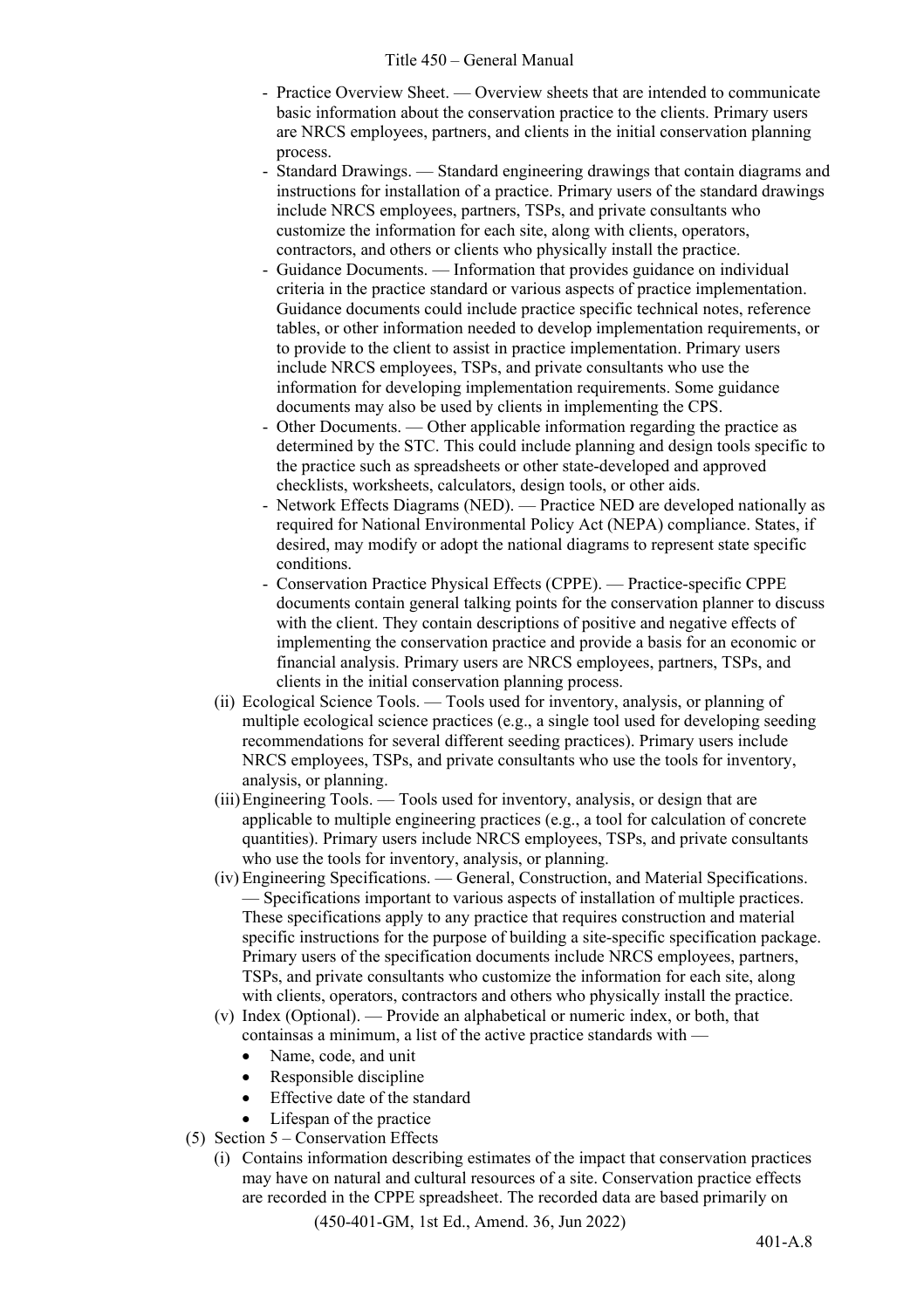#### Title 450 – General Manual

empirical information and field experience. Effects often vary and should be expressed when used on a site-specific basis using the conservation planning process. The CPPE is a dynamic tool requiring frequent revisions. Section 5 contains the following:

- The CPPE spreadsheet is national in scope. Therefore, state-level offices are encouraged to review and localize the information as necessary to reflect those effects expected to occur under local conditions. See Section 401.6 of this subpart and the National Planning Procedures Handbook (180-NPPH Part 600, Subpart E) for additional information on CPPE.
- (ii) Case studies may be developed and filed for individual conservation practices, or for systems of conservation practices commonly implemented together. Case studies can provide data about the practical effects of conservation practices as well as provide information to help conservation planners sell conservation practices.
- (iii)See Section 401.6 of this subpart for examples of Section V FOTG content.

# **401.4 Information for FOTG Contents, Section 1, General References**

Section 1 of the FOTG, "General References," lists documents, databases, tools, and other information used to understand the natural and cultural resources of the field office service area. The location of any actual hardcopy references must be noted in an FOTG reference section of the field office. References kept in other locations must be cross-referenced; this may include electronic or Internet locations. This section must contain the following subsections and materials, at a minimum:

- (1) Reference lists include (links as appropriate) multiple-discipline handbooks, manuals, and reports commonly used in conservation planning and implementation activities, including the following:
	- (i) Irrigation and drainage guides
	- (ii) The PLANTS database link
	- (iii) The National Register of Historic Places and other lists of regional cultural resources
	- (iv) State surface and groundwater classifications and associated standards (water quality and fishery), sole-source aquifers, and designated wild and scenic rivers
	- (v) Natural resource inventories
	- (vi) Flood zone maps
	- (vii) River basin reports
	- (viii) Seismic zones
	- (ix) Relevant computer models
	- (x) Various reference products from technical centers
	- (xi) Discipline manuals and handbooks
	- (xii) Soil survey
	- (xiii)Cost data
- (2) Maps that show the types and extent of resource concerns within the state
- (3) Tools, guidance, and data for analysis of resources, such as erosion prediction
- (4) Links to federal, tribal, state, and local laws, ordinances, or regulations
- (5) Other related materials that the field office staff would deem applicable

### **401.5 Information and Examples of FOTG Contents, Section 2, Naturaland Cultural Resources Information**

- A. Section 2 must contain the following, at a minimum:
	- (1) Official soil survey information, including five parts:
		- (i) Statements and web addresses about which soil maps, data, and interpretations are official for each USDA program purpose and where to find those maps, data, and interpretations. For example, official lists of highly erodible soil maps may exist only as hardcopy in the FOTG while other standard data and interpretations exist as a link to the Web Soil Surveys.

(450-401-GM, 1st Ed., Amend. 36, Jun 2022)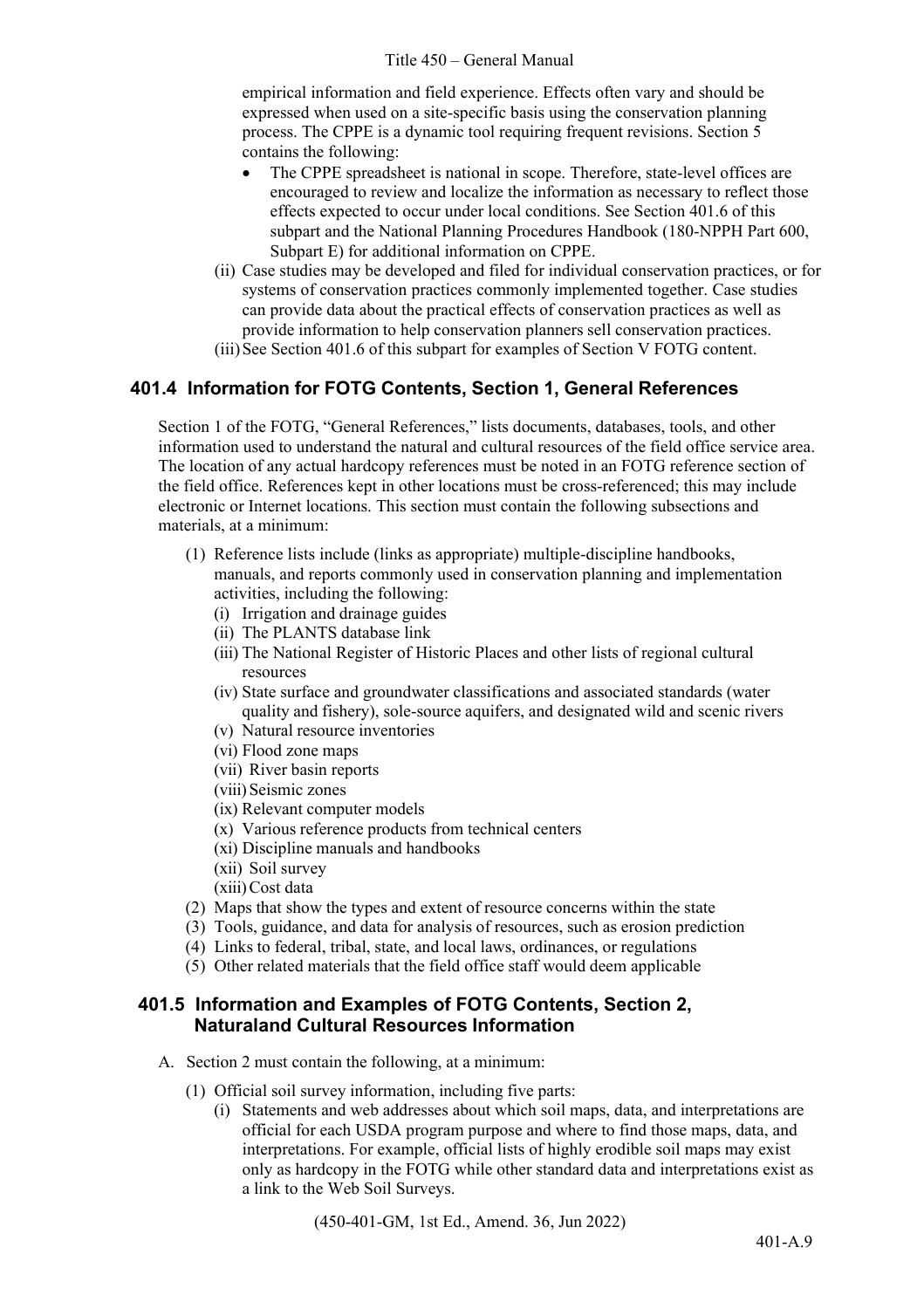- (ii) Soil maps. Where an archived version is required for program purposes (e.g., 1990 soil map in a survey area that has since been updated), the archived and contemporary maps will be included in the FOTG and their respective uses clearly identified.
- (iii)Soil survey data, including map unit symbol and map unit name for each symbol shown on the official soil survey maps.
- (iv) Brief soil description for each map unit identified on the soil maps, from the web soil surveys.
- (v) Interpretations are required to meet national program needs and the needs of the area served by the FOTG. Archived lists may be required for some program needs and must be clearly identified as to their intended purpose.
- (2) Climatic Data. Local climatic data. Include local climatic data needed for planningconservation systems and installing conservation practices, including:
	- (i) Averages for wind direction and velocity, hail incidence, and other natural disaster information
	- (ii) Water supply data
	- (iii)Precipitation prediction data by month
	- (iv) Other climate data
- (3) General Cultural Resources Information. This section should include a brief discussion of the prehistoric and historic settlement across the state. This discussion should include a description of the types and distribution of cultural resources (historic, archaeological, architectural, historic engineering, traditional cultural properties, sacred sites, and historic and cultural landscapes important in historic or prehistory) and their associations with major landforms and ecosystems. It should also include links to pertinent references (the general manual and national handbook chapters, manuals, and other guidance documents such as national and state consultation agreements with the state historic preservation officer (SHPO), federally recognized American Indian Tribes, and native Hawaiian organizations. Most significant cultural and historic properties are generally over 50 years of age and considered eligible for the National Register of Historic Places. Such lists are to be updated annually from the Federal Register.
	- (i) References and Reference Documents. This subsection should include basic information on and links to descriptive summaries or lists of cultural and historic resources. These may include, but not be limited to:
		- A directory of contacts for information on cultural resources (e.g., the state NRCS cultural resources specialist or coordinator, the SHPO and staff, state historian, state archaeologist, county and local historical commissions, state and county museums and historic societies, and academic and research institutions).
		- Official state and county histories, such as the Works Progress Administration (WPA) State guides, atlases, F.W. Beers and Company maps, and other insurance and topographical maps and atlases, and U.S. Geological Survey (USGS) 7.5- and 15-minute maps, General Land Office (GLO) survey plats and field journals.
		- Updated links to the national and state registers of historic places (available from the Federal Register) and updated monthly and annually.
		- NRCS state office instructions, handbook, and guidance on integration of cultural resources data into project, program, and conservation planning.
		- A listing of any state register of historic places.
		- Predictive maps or models for archaeological sensitivity for the state.
		- Links to architectural, artifactual, and material cultural guides.
		- Any SHPO, state archaeologist, or state museum data request forms.
		- Links to NRCS, SHPO, and state museum site and building and structure inventory forms.
		- NRCS state office cultural resources field worksheet (for National Historic Preservation Act reviews).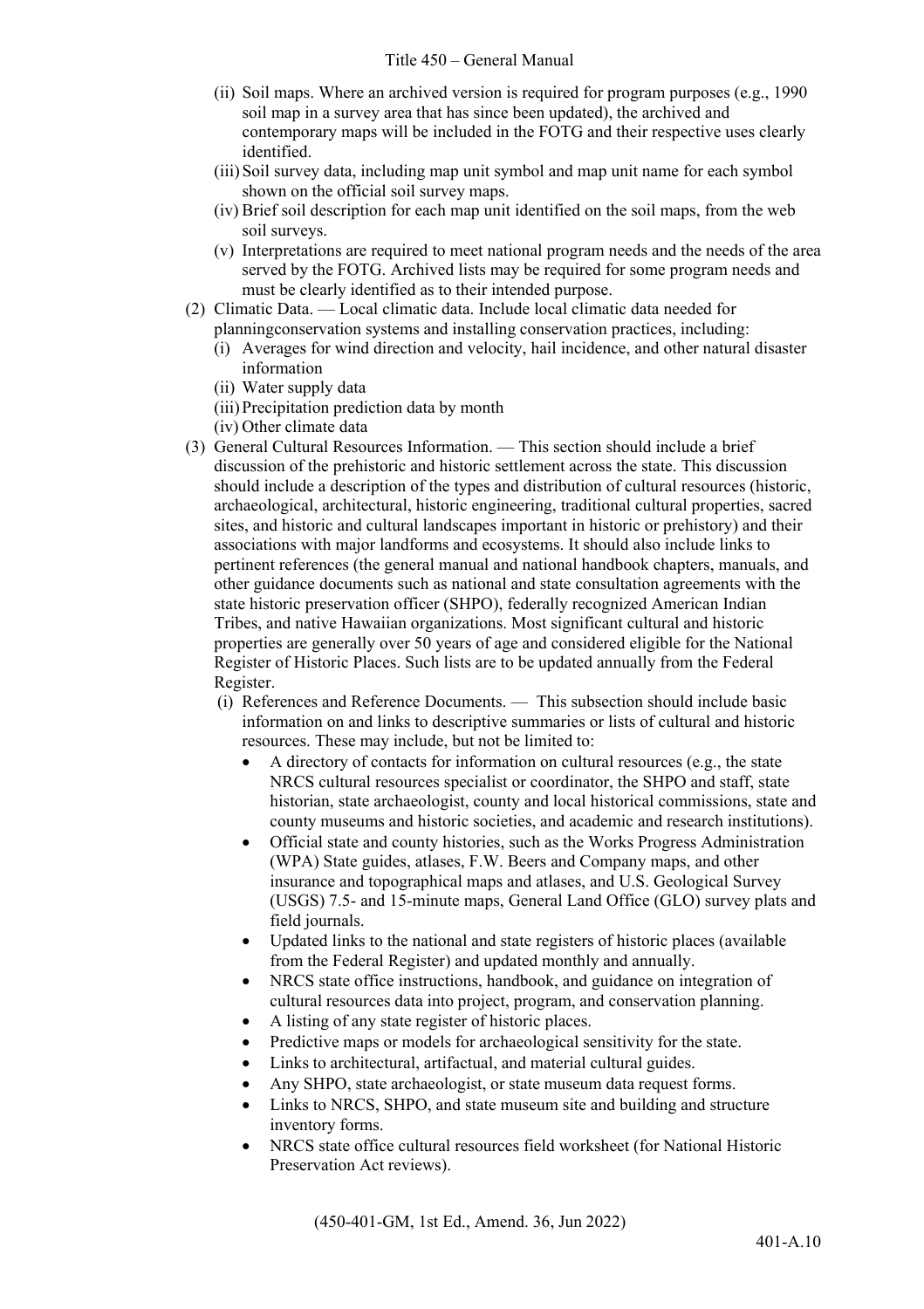- Other data or guides that might make field office investigations work well in the state.
- (ii) Archaeological site maps contain restricted information and should remain in separate working files within restricted state and field office working files, notwithin the FOTG.
- (4) Special Environmental Concerns Information (401.6 Exhibit A).—This subsection contains lists, maps, documents, photos or drawings, inventory forms, or procedures, and other information, including references, necessary to identify resource concerns that must be considered during conservation planning. The list may be expanded to include other information needed to address federal, tribal, state, or local resource concerns that pertain to the field office service area. It includes:
	- (i) Clean Water Act 303(d) listed streams.
	- (ii) Clean Air Act nonattainment areas.
	- (iii) Coastal zone management areas.
	- (iv)Coral reefs.
	- (v) Threatened and endangered species and related information. This subsection contains information, or appropriate references, on species of plants and animals that are threatened and endangered and must be accounted for in conservation planning. General descriptions, photos or drawings, inventory forms, or procedures, helpful for planning purposes.
	- (vi)Essential fish habitats and fishery management plans.
	- (vii) Floodplains.
	- (viii) Invasive species.
	- (ix)Natural areas.
	- (x) Areas of scenic beauty.
	- (xi)Sacred sites and landscapes (American Indian Religious Freedom Act and Executive Order 13007), and Traditional Cultural Properties listed in the National Register of Historic Places.
	- (xii)Wild and scenic rivers.
- (5) Forage Suitability Group (FSG) and Conservation Tree/Shrub Suitability Groups (CTSG). This subsection includes:
	- (i) Interpretive reports that provide soil and plant science-based descriptions for conservation planning; FSG on livestock operations where forage crops are grown. FSG identify various soils, climate conditions and management, and treatment options and the types of forage plants that will grow and their yields under the given conditions. CTSG on sites where trees and shrubs are planted and managed. (ii) FSG and CTSG support and woody plants.
- (6) Ecological Site Descriptions. Landscapes are divided into ecological sites for the purposes of inventory, evaluation, and management. An ecological site is a distinctive type of land with specific physical characteristics that differs from other land types in its ability to produce a distinctive kind and amount of vegetation. Ecological sites are defined for land uses such as rangeland and forestland. Contemporary ecological site descriptions are electronic and maintained through an electronic link to the Ecological Site Information System.

B. Section 2 may contain emerging, innovative technologies and other related materials, such as CIG reports and CEAP information.

C. Section 2 may contain other related materials that the field office staff deem applicable.

D. Section 2 may contain errata statements regarding errors and inaccuracies in soils information and maps discovered and validated by the responsible MLRA Soil Survey Office.

# **401.6 Information for FOTG Section 5, Conservation Effects**

Section V contains conservation practice physical effects (CPPE) information, designed for use in planning. The CPPE are recorded in a table using the following concepts: